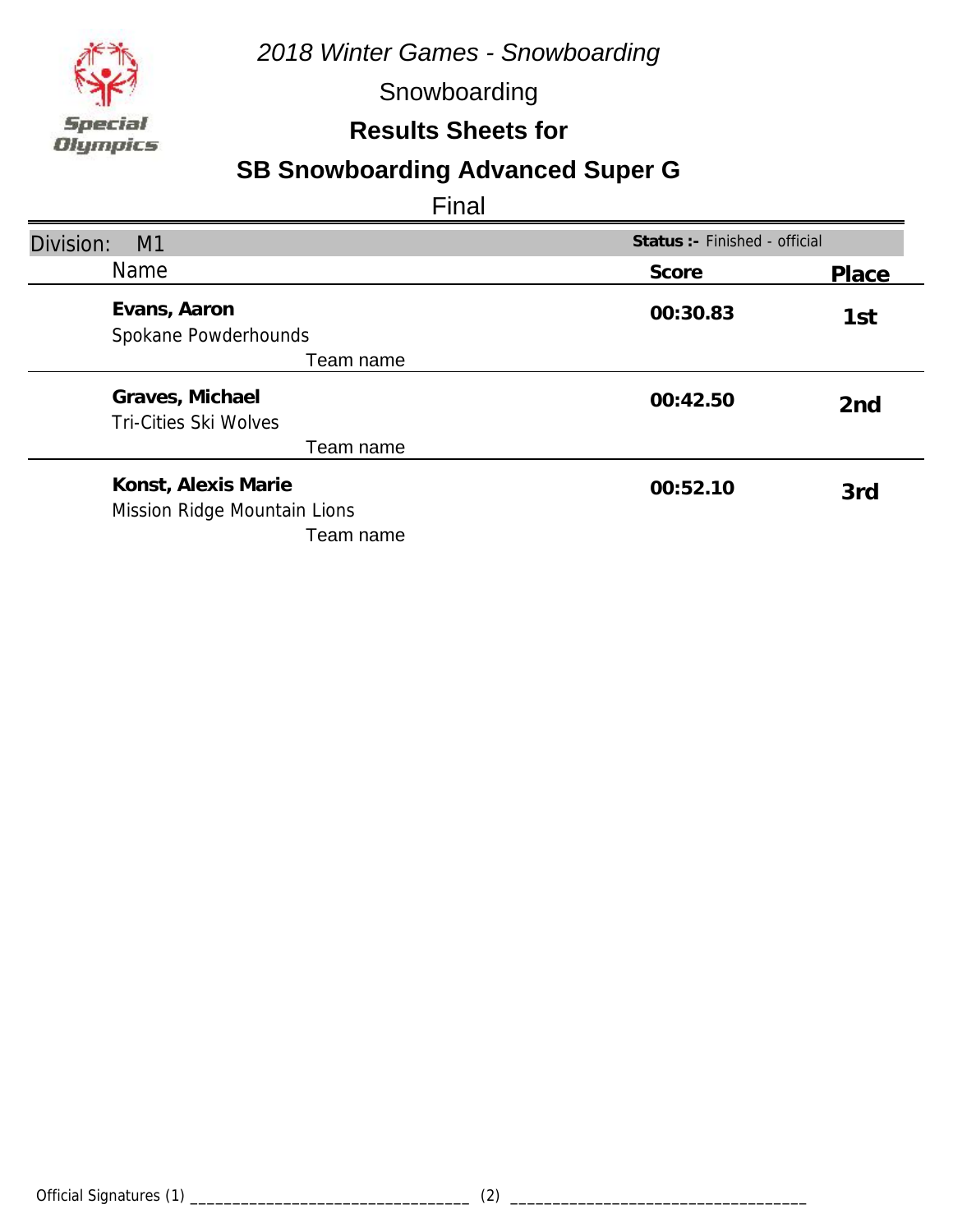

Snowboarding

#### **Results Sheets for**

## **SB Snowboarding Advanced Super G**

| Division:<br>M <sub>2</sub>                                 | Status : - Finished - official |                 |
|-------------------------------------------------------------|--------------------------------|-----------------|
| <b>Name</b>                                                 | Score                          | Place           |
| Beckham, Jeremy<br>Sno Phantoms - Snowboarding<br>Team name | 00:32.03                       | 1st             |
| Torres, Bailey<br>Baker 542 Ride                            | 00:33.25                       | 2 <sub>nd</sub> |
| Team name                                                   |                                |                 |
| Gamber, Spencer<br><b>Riverside Racers</b>                  | 00:39.12                       | 3rd             |
| Team name                                                   |                                |                 |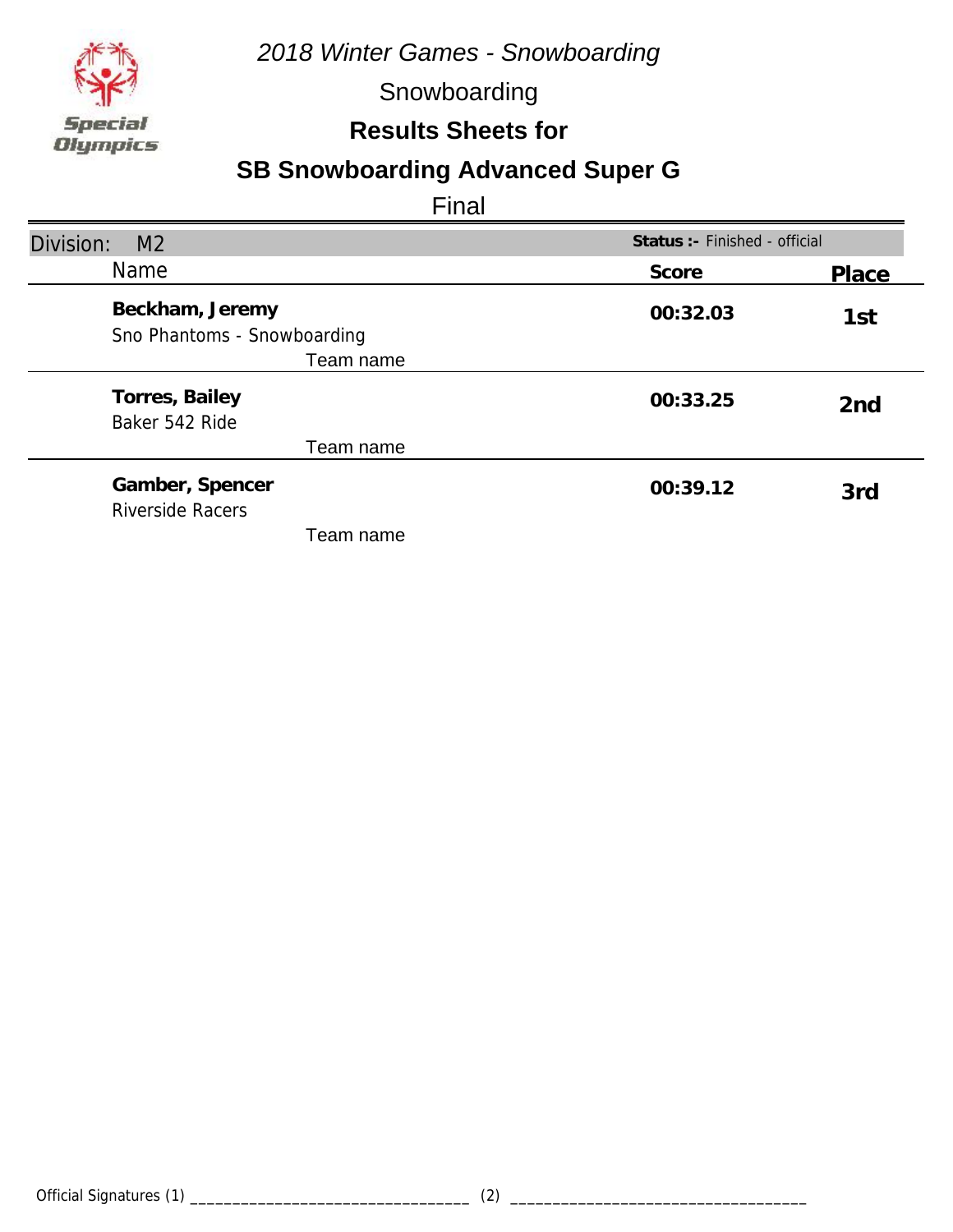

Snowboarding

#### **Results Sheets for**

### **SB Snowboarding Advanced Super G**

| Division:<br>M <sub>3</sub>               | Status :- Finished - official |                 |
|-------------------------------------------|-------------------------------|-----------------|
| <b>Name</b>                               | Score                         | Place           |
| Stewart, Dane<br><b>Riverside Racers</b>  | 00:39.22                      | 1st             |
| Team name                                 |                               |                 |
| Lockard, Craig<br><b>Bluewood Bombers</b> | 00:42.12                      | 2 <sub>nd</sub> |
| Team name                                 |                               |                 |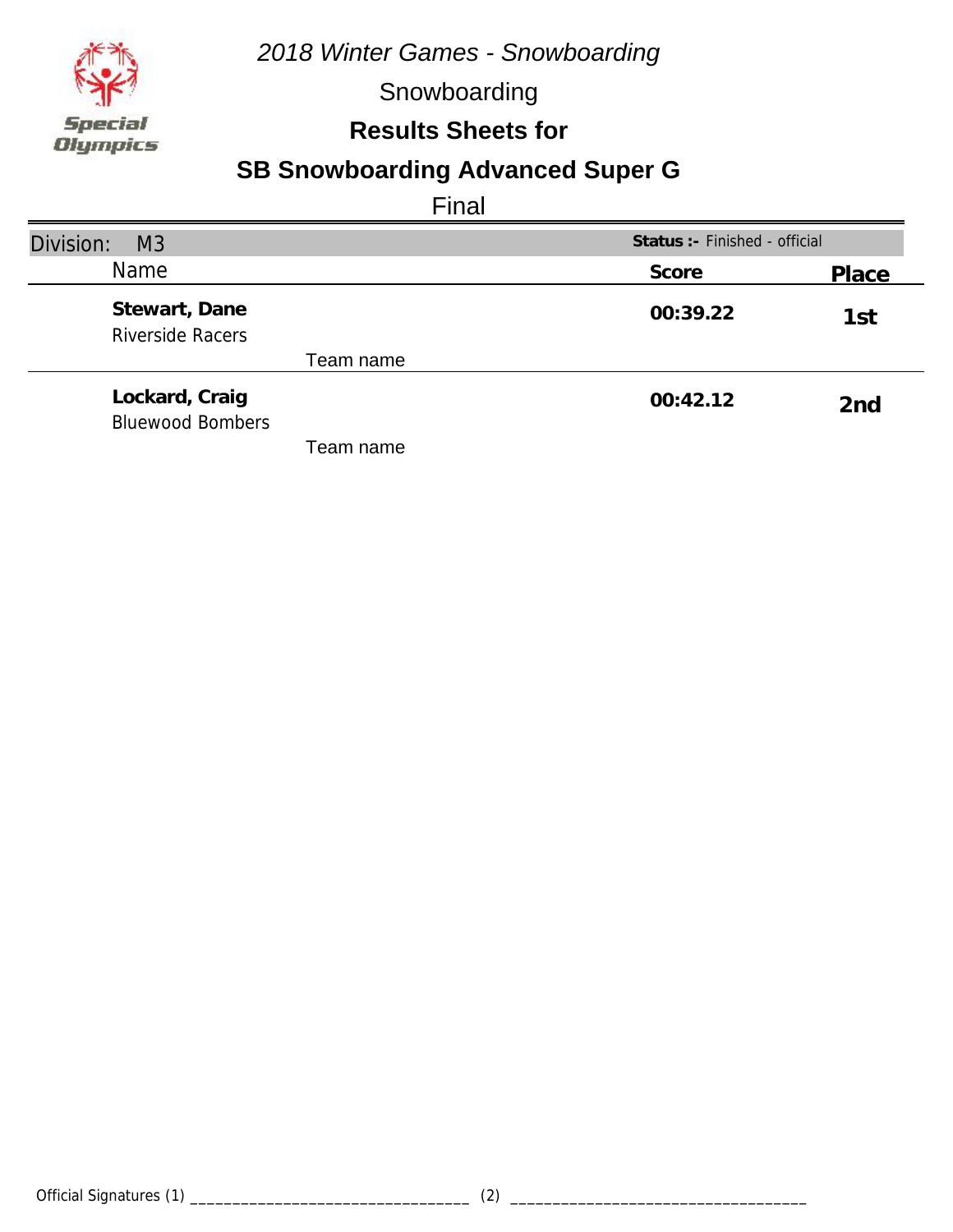

Snowboarding

#### **Results Sheets for**

### **SB Snowboarding Advanced Super G**

| Division:<br>M <sub>4</sub>                    | Status : - Finished - official |       |
|------------------------------------------------|--------------------------------|-------|
| Name                                           | Score                          | Place |
| Roberts, Casey<br><b>Tri-Cities Ski Wolves</b> | 00:44.12                       | 1st   |
| Team name                                      |                                |       |
| Tevlin, Jason<br>Sno Phantoms - Snowboarding   | 00:52.43                       | 2nd   |
| Team name                                      |                                |       |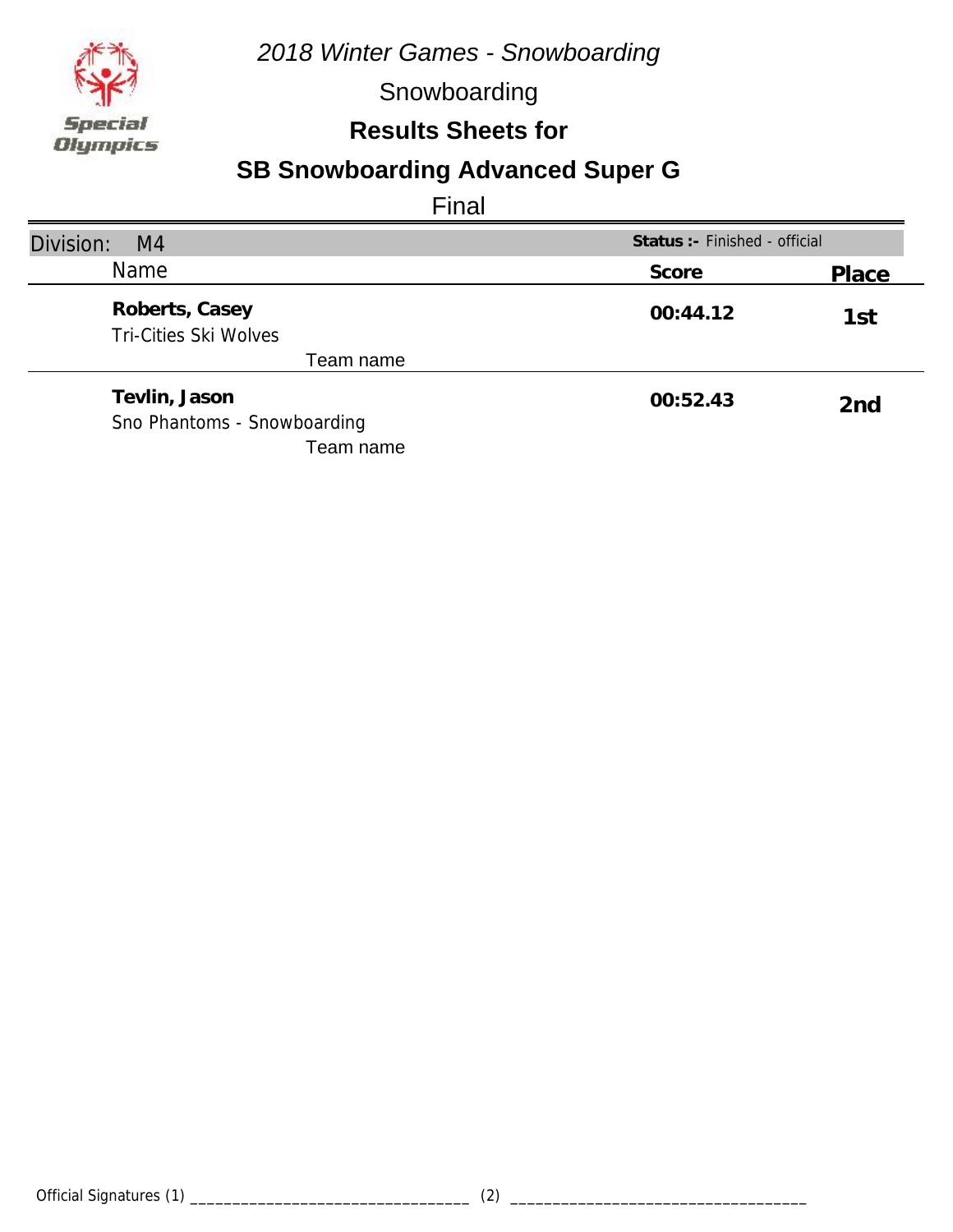

Snowboarding

### **Results Sheets for**

### **SB Snowboarding Advanced Unified Super G**

| M1<br>Division:                     |                          | Status :- Finished - official |                 |
|-------------------------------------|--------------------------|-------------------------------|-----------------|
| <b>Name</b>                         |                          | Score                         | <b>Place</b>    |
| Daly, Craig<br><b>Skihawks</b>      |                          | 00:44.59                      | 1st             |
|                                     | Team name Ski Hawks - DJ |                               |                 |
| johnson, dan<br><b>Skihawks</b>     |                          | 00:30.22                      | 1st             |
|                                     | Team name Ski Hawks - DJ |                               |                 |
| Johnson, Kristen<br><b>Skihawks</b> |                          | 00:37.00                      | 2 <sub>nd</sub> |
|                                     | Team name Ski Hawks KJ   |                               |                 |
| Treat, Morgan<br><b>Skihawks</b>    |                          | 00:42.09                      | 2 <sub>nd</sub> |
|                                     | Team name Ski Hawks KJ   |                               |                 |
| Brittan, Chris<br><b>Skihawks</b>   |                          | 01:13.50                      | 3rd             |
|                                     | Team name Ski Hawks - JB |                               |                 |
| brown, Jackson<br><b>Skihawks</b>   |                          | 00:44.25                      | 3rd             |
|                                     | Team name Ski Hawks - JB |                               |                 |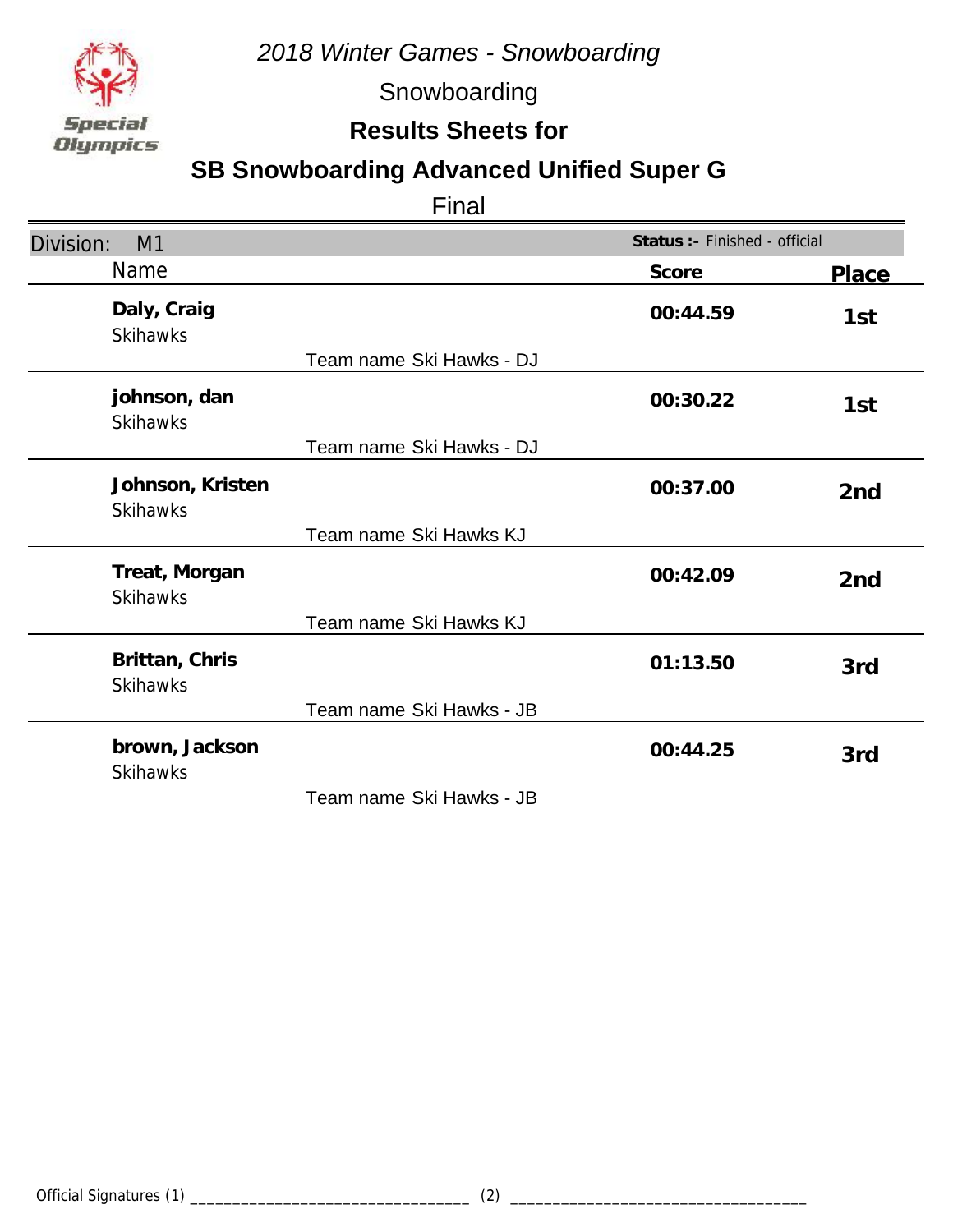

Snowboarding

### **Results Sheets for**

# **SB Snowboarding Intermediate Super G**

| Division:<br>- F1                              | Status :- Finished - official |                 |
|------------------------------------------------|-------------------------------|-----------------|
| Name                                           | Score                         | Place           |
| Hissam, Corrie<br><b>Tri-Cities Ski Wolves</b> | 01:13.50                      | 1st             |
| Team name                                      |                               |                 |
| McCormick, Sarah<br>Cascade Ridge Racers       | 02:19.88                      | 2 <sub>nd</sub> |
| Геаm name                                      |                               |                 |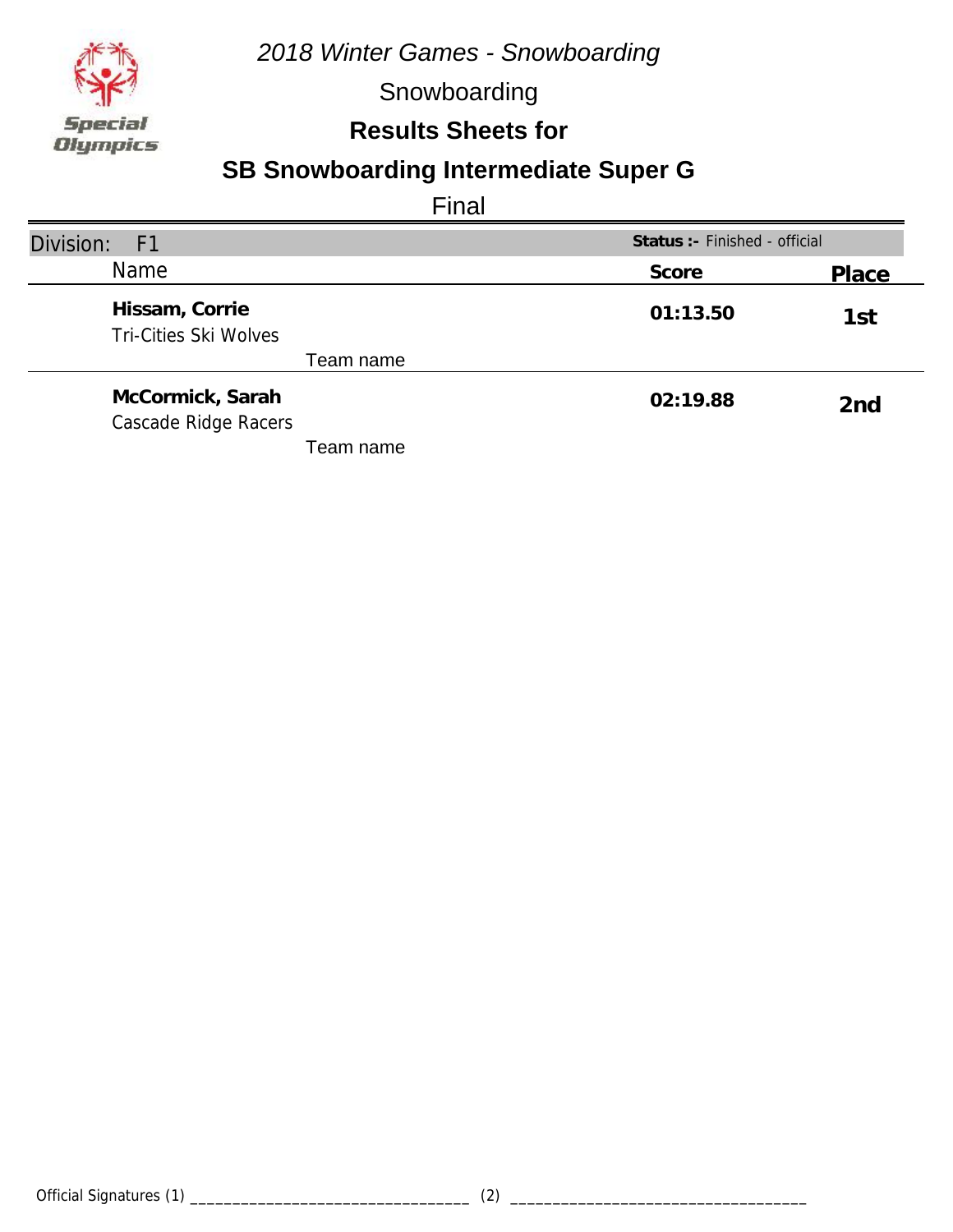

Snowboarding

#### **Results Sheets for**

# **SB Snowboarding Intermediate Super G**

| Division:<br>M1                                 | Status : - Finished - official |                 |
|-------------------------------------------------|--------------------------------|-----------------|
| <b>Name</b>                                     | Score                          | Place           |
| Ripley, Kameron<br>Spokane Powderhounds         | 00:37.94                       | 1st             |
| Team name                                       |                                |                 |
| Filkowski, Alex<br><b>Tri-Cities Ski Wolves</b> | 01:02.81                       | 2 <sub>nd</sub> |
| Team name                                       |                                |                 |
| English, Sylas<br>Tri-Cities Ski Wolves         | 01:07.91                       | 3rd             |
| Team name                                       |                                |                 |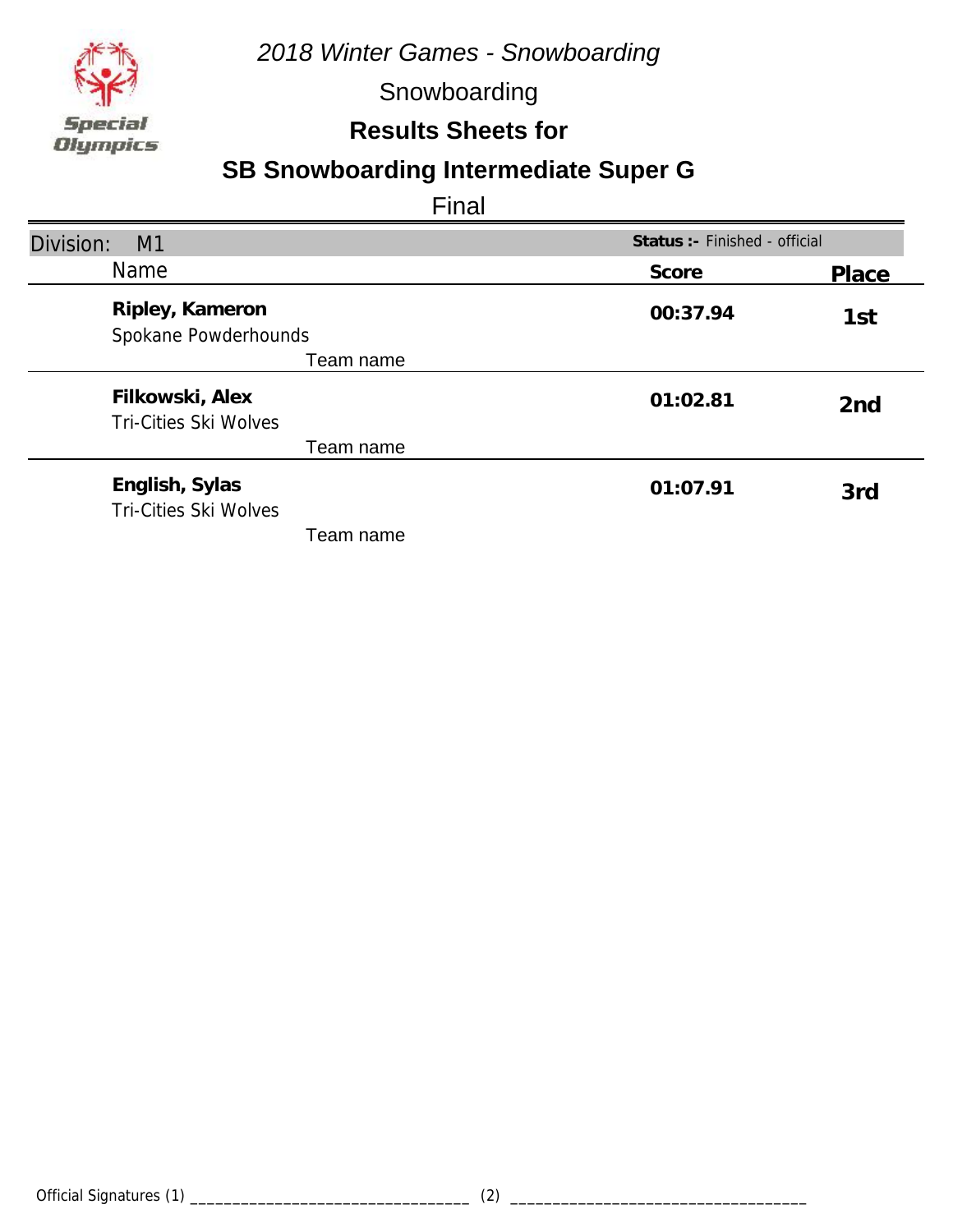

Snowboarding

#### **Results Sheets for**

# **SB Snowboarding Intermediate Super G**

| Division:<br>M <sub>2</sub>                                   | Status : - Finished - official |                 |
|---------------------------------------------------------------|--------------------------------|-----------------|
| <b>Name</b>                                                   | Score                          | Place           |
| Oliveros Jr., Melquirades Mel<br><b>Tri-Cities Ski Wolves</b> | 00:38.46                       | 1st             |
| Team name                                                     |                                |                 |
| Bruun, David<br>Baker 542 Ride                                | 00:45.94                       | 2 <sub>nd</sub> |
| Team name                                                     |                                |                 |
| Andersen, Eric M.<br>Spokane Powderhounds                     | 01:00.00                       | 3rd             |
| Team name                                                     |                                |                 |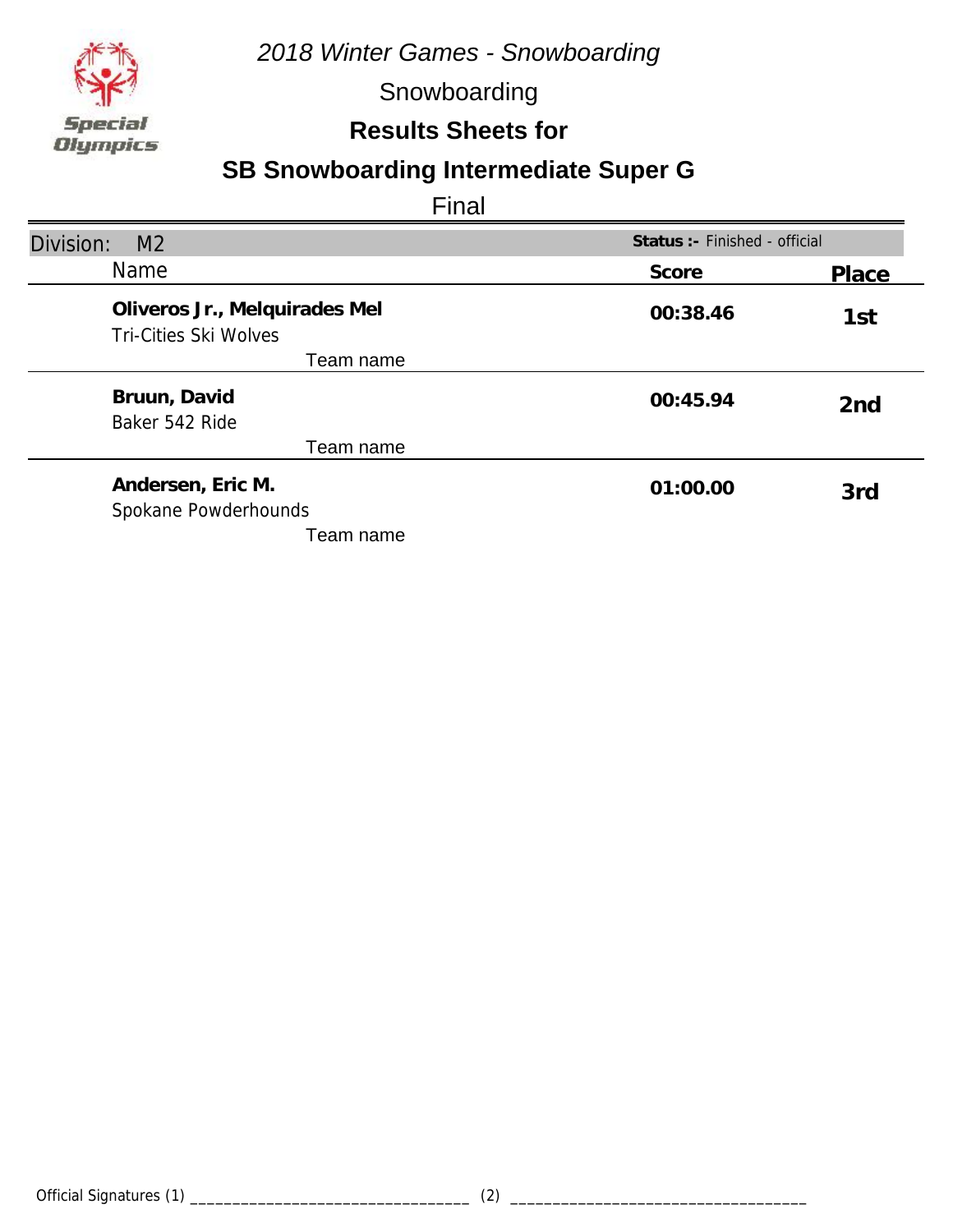

Snowboarding

### **Results Sheets for**

# **SB Snowboarding Intermediate Super G**

| Division:<br>M <sub>3</sub>                     | Status :- Finished - official |                 |
|-------------------------------------------------|-------------------------------|-----------------|
| Name                                            | Score                         | Place           |
| Oreshkin, Paul<br>Cascade Ridge Racers          | 00:51.00                      | 1st             |
| Team name                                       |                               |                 |
| Miller, Clayton<br><b>Tri-Cities Ski Wolves</b> | 01:06.06                      | 2 <sub>nd</sub> |
| Team name                                       |                               |                 |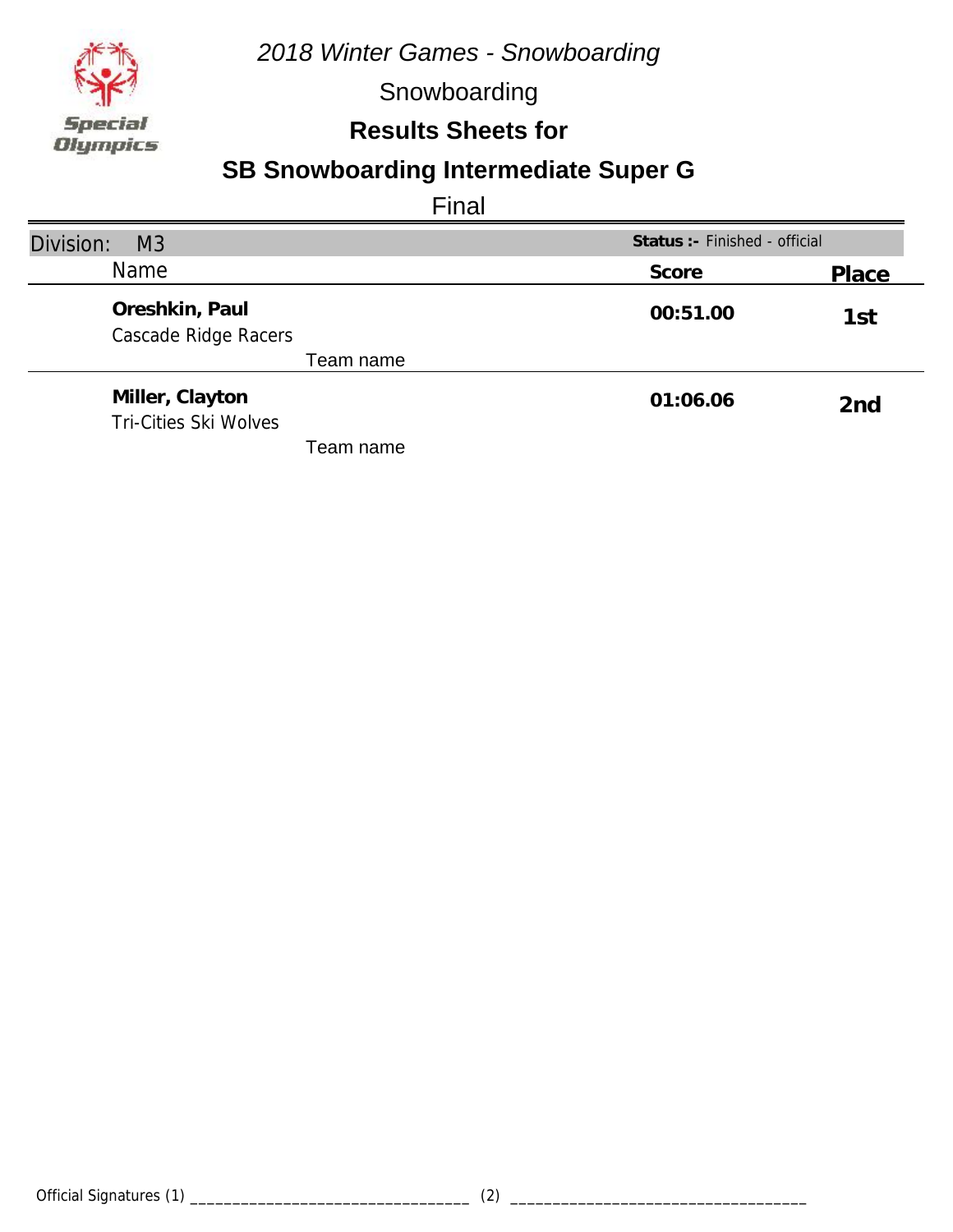

Snowboarding

### **Results Sheets for**

### **SB Snowboarding Intermediate Unified Super G**

| Division:<br>M1                        | Status :- Finished - official |                 |
|----------------------------------------|-------------------------------|-----------------|
| <b>Name</b>                            | Score                         | Place           |
| Hang, Souphot<br><b>Skihawks</b>       | 00:31.28                      | 1st             |
| Team name Hang/Patterson               |                               |                 |
| Patterson, Drew<br><b>Skihawks</b>     | 01:05.50                      | 1st             |
| Team name Hang/Patterson               |                               |                 |
| Hyvonen, James<br>Spokane Powderhounds | 00:51.55                      | 2 <sub>nd</sub> |
| Team name Spokane Powderl              |                               |                 |
| Kual, Nyiang<br>Spokane Powderhounds   | 00:50.49                      | 2 <sub>nd</sub> |
| Team name Spokane Powderl              |                               |                 |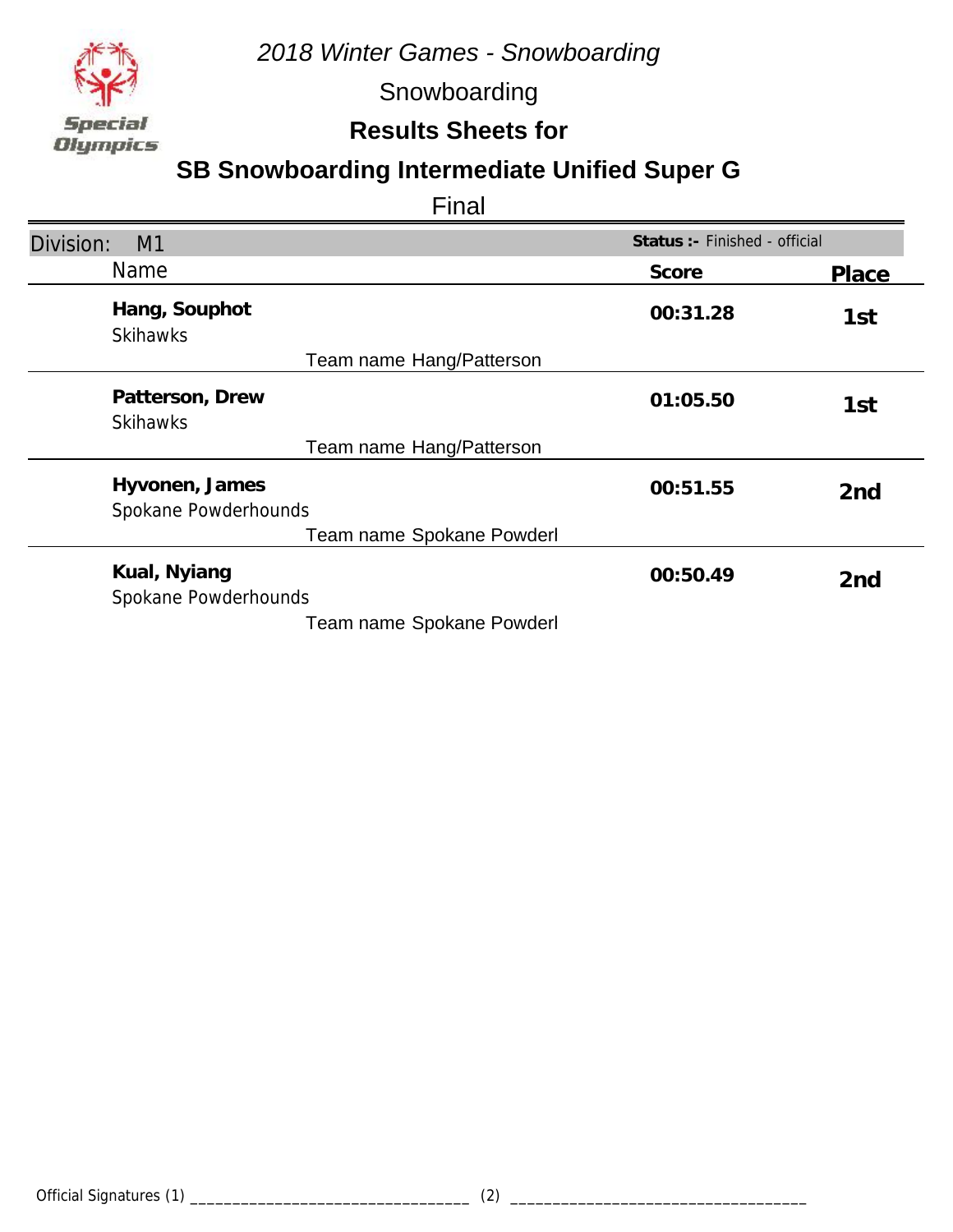

Snowboarding

### **Results Sheets for**

### **SB Snowboarding Intermediate Unified Super G**

| Division:<br>M <sub>2</sub>                                              | Status :- Finished - official |                 |
|--------------------------------------------------------------------------|-------------------------------|-----------------|
| Name                                                                     | Score                         | <b>Place</b>    |
| Drumm, Thomas Aaron<br>Spokane Powderhounds<br>Team name Spokane Powderl | 00:41.69                      | 1st             |
| Tevlin, Ryan<br>Spokane Powderhounds<br>Team name Spokane Powderl        | 00:48.84                      | 1st             |
| Curnutt, Kyle<br><b>Skihawks</b>                                         | 00:31.28                      | 2 <sub>nd</sub> |
| Team name Curnut/Justin                                                  |                               |                 |
| Todd, Justin<br><b>Skihawks</b>                                          | 01:48.81                      | 2 <sub>nd</sub> |
| Team name Curnut/Justin                                                  |                               |                 |
| Herrera, Noah<br><b>Skihawks</b>                                         | 01:52.94                      | 3rd             |
| Team name Sanchez/Herrera                                                |                               |                 |
| Sanchez, Jesse<br><b>Skihawks</b>                                        | 00:31.06                      | 3rd             |
| Team name Sanchez/Herrera                                                |                               |                 |
| Maszak, Alex<br>Spokane Powderhounds                                     | 01:00.28                      | 4th             |
| Team name Spokane Powderl                                                |                               |                 |
| Pilgrim, Lorne P.<br>Spokane Powderhounds                                | 01:36.87                      | 4th             |
| Team name Spokane Powderl                                                |                               |                 |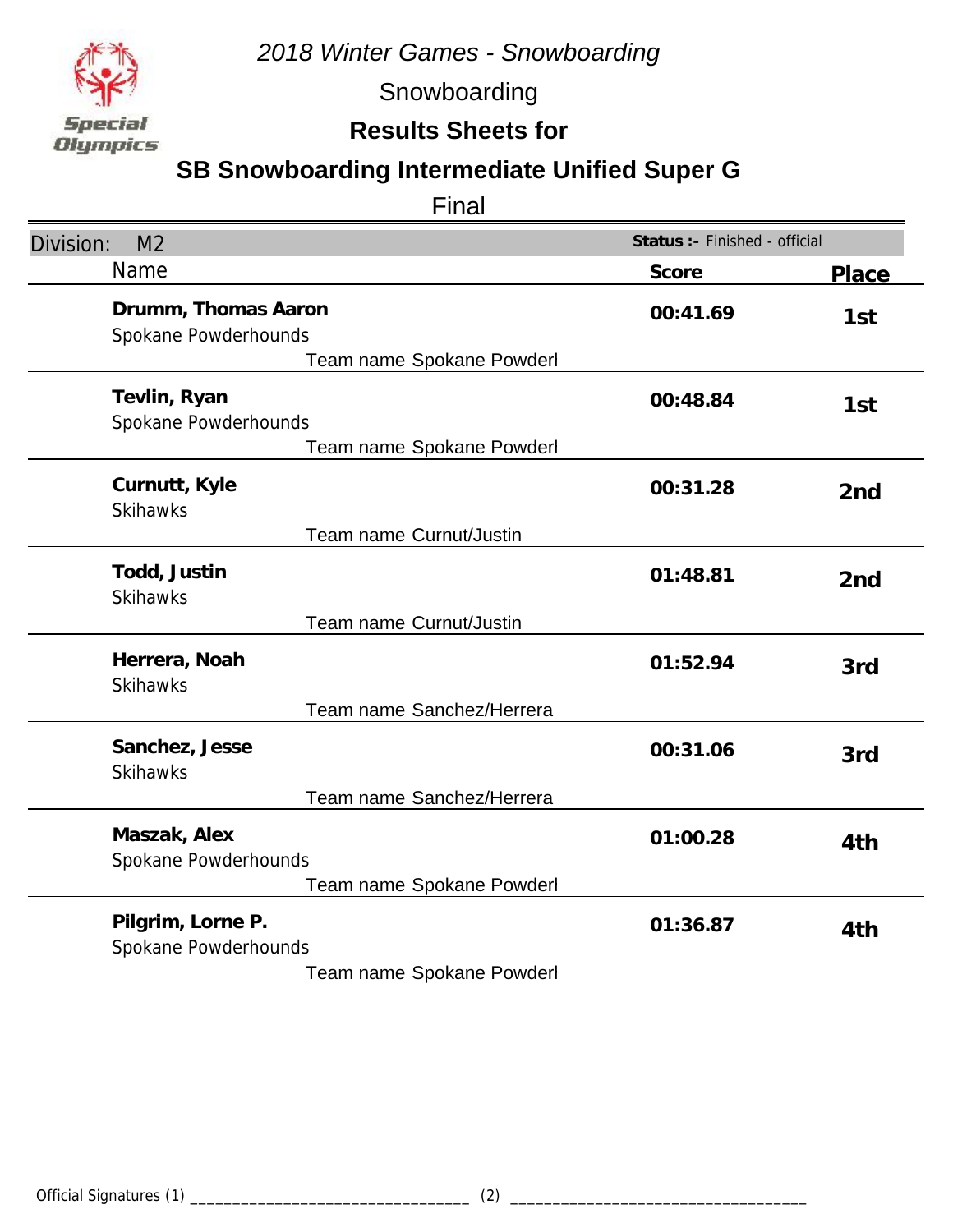

Snowboarding

#### **Results Sheets for**

# **SB Snowboarding Novice Super G**

| Division:<br>M1                                               | Status :- Finished - official |                 |
|---------------------------------------------------------------|-------------------------------|-----------------|
| <b>Name</b>                                                   | Score                         | Place           |
| Jolliffe, Hannah<br>Tri-Cities Ski Wolves<br>Team name        | 00:34.60                      | 1st             |
| Garrison, Stevie<br>Mission Ridge Mountain Lions<br>Team name | 00:38.69                      | 2 <sub>nd</sub> |
| Holley, Josiah Joey<br>Spokane Powderhounds<br>Team name      | 00:41.85                      | 3rd             |
| Davidson, Jordan<br>Mission Ridge Mountain Lions<br>Team name | 00:45.13                      | 4th             |